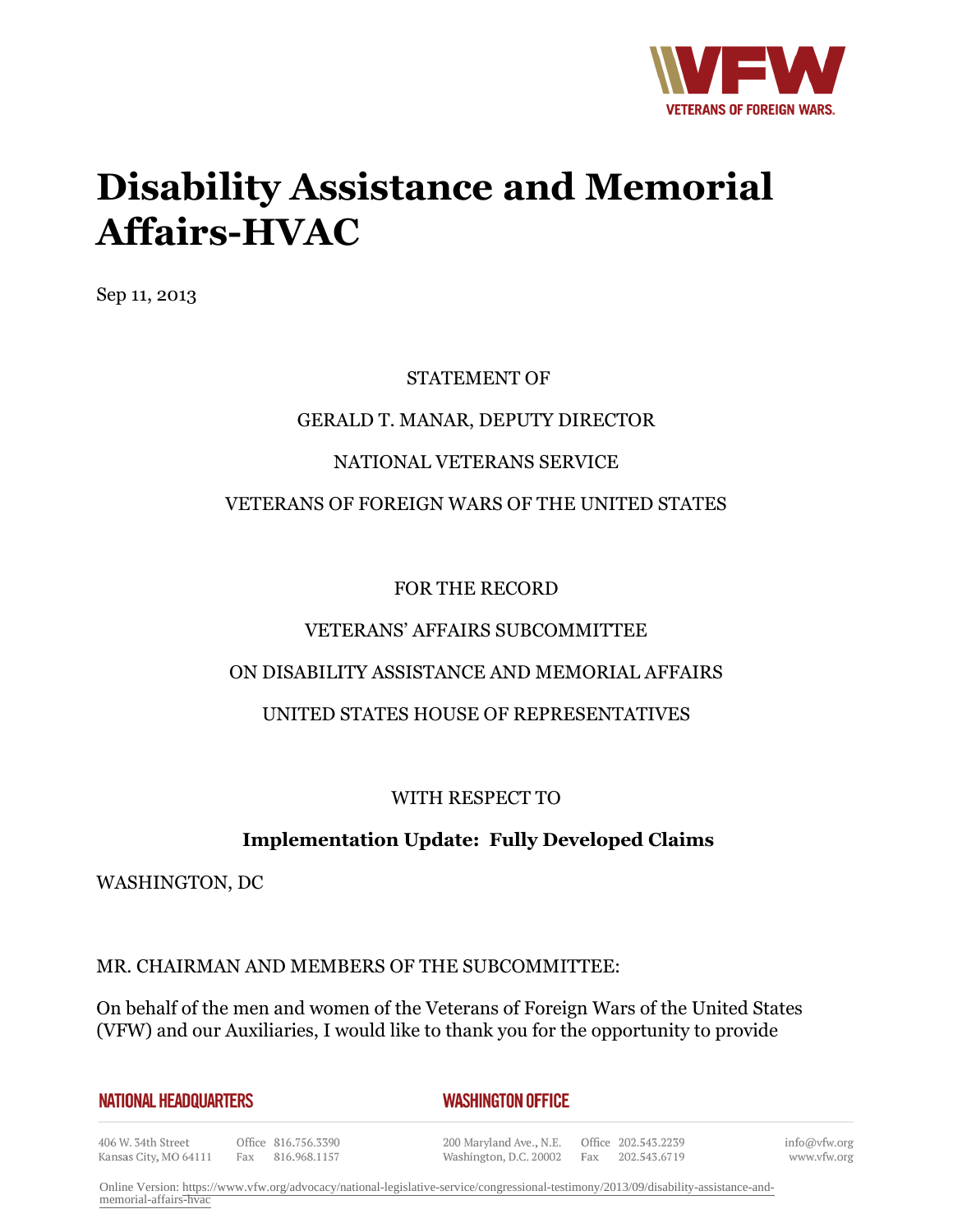testimony for the record regarding fully developed claims.

The Fully Developed Claim (FDC) program is simply the formalization of a local VA regional office practice which has existed for decades. Historically, many of VA's Veteran Service Center Managers (formerly Adjudication Officers) agreed to quickly work fully developed claims submitted by veteran service organizations (VSOs). This program was regularized by the Veterans Benefits Administration (VBA) in 2009 and rolled out to all VA regional offices in 2010.

Since 2010, VBA has refined the FDC program and increasingly encouraged veterans and VSOs to submit claims which do not require development of non-governmental evidence. The VA Under Secretary for Benefits, Allison Hickey, expressed a goal that 20 percent of all claims submitted to VBA should be fully developed. Data obtained from VBA shows that FDCs from all sources totaled 21 percent of all claims submitted in the month of July 2013.

While we could claim "mission accomplished" by meeting the FDC goal, that does little to describe both the benefits and problems associated with the FDC program as it is currently implemented. In our testimony we will discuss those issues, as well as our impressions of Section 506 of PL 112-154 which allows VA to award retroactive benefits of up to one year in certain qualifying FDC cases.

# **Fully Developed Claims Program – What it is**

The FDC program shifts the burden of much of the evidence necessary to adjudicate a claim from VA to veterans and other claimants. Essentially, in exchange for a promise to process a claim more quickly, VA requires claimants to locate, obtain and submit all nongovernment held records necessary to their claim at the time they submit an application to VA.

Those who successfully complete this task, and who take no action that disrupts VA in processing their claims, are rewarded with a decision often within 90-120 days of submission, rather than the more common eight to twelve months VA takes to work non-FDCs.

This is a clear win for VA. In exchange for promising to work a claim to completion more quickly, VA is relieved of the need to develop a claim. This reduces the number of employees (FTE) necessary to perform this work which allows VA to assign them to perform other tasks. In addition, because the bulk of the development is done by the claimant and not VA, traditional measures of claims processing timeliness (average days pending, average days to complete) are reduced. This allows VA to assert that it is processing claims more quickly.

Further, claimants may themselves believe that they have a win since they receive a decision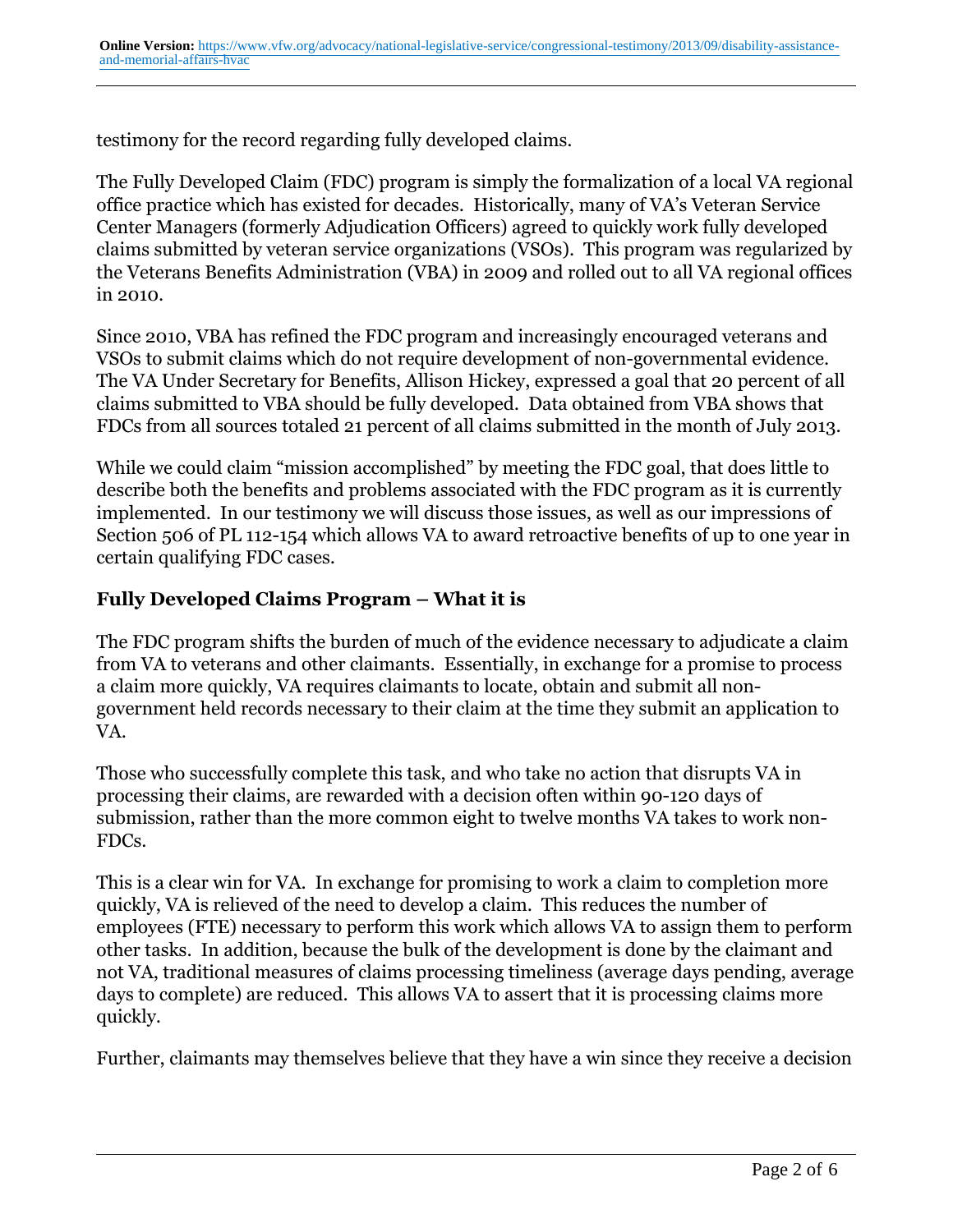from VA more quickly than do their peers who submitted claims through the non-FDC process. One would think that this is a win-win for both VA and veterans; but is it?

The claims adjudication process follows certain basic steps: claims submission, review, development, decision, and notification. In the FDC program, claims submission, review, decision, and notification are the same as before. What has changed is that much of the development occurs before the claim is submitted to VA, not after. Development must still be done, except in the FDC program, it is done on the veteran's clock, not VA's. If the veteran is focused, knowledgeable and efficient, or has sought the assistance of a trained VSO representative, he or she can accomplish the development much more quickly than can VA. However, if he or she lacks full understanding of what is necessary to successfully complete his or her claim, he or she may take longer to complete the application package. Regardless, development time, whether performed by the veteran or by VA, should be included when considering whether veterans are indeed winners.

We believe that for many veterans, the total time to gather evidence, submit a claim to VA and receive a decision is little different under the FDC program than under the non-FDC model. In addition to the time factor involved in veteran development, there are also some hidden costs inherent in the pre-filing development undertaken by veterans. For example, many private health care providers are reluctant to provide records directly to the claimant or charge significant fees which must be paid, while those same records may be provided to the VA upon official request without cost. As part of the FDC program the VA encourages that the veteran submit a completed Disability Benefit Questionnaire (DBQ); however, many VA treatment providers are reluctant to assist the veteran in this regard. Worse still, we have many reports of VA health care providers refusing to complete DBQs despite VA directives to do so. Finally, private health care providers find DBQ instructions to be confusing.

The FDC program is obviously a success for VA, because timeliness numbers appear improved over traditional claims processing. For most veterans, however, we suggest that this process, from beginning to end, is more a draw than a win. Further, we should not be pitting one veteran against another for VA resources. There are other problems inherent with the FDC program which limits its usefulness and effectiveness:

If a claim is already pending before VA, the submission of a claim under the FDC program is barred.

 An FDC will not be accepted if an appeal on another issue is pending if the claims folder is not located at the home Regional Office (RO), such as if the pending appeal has been brokered out to another RO or if the appeal has already been sent to the Board of Veterans Appeals.

VBA Fast Letters make it clear that submission of any additional evidence, no matter how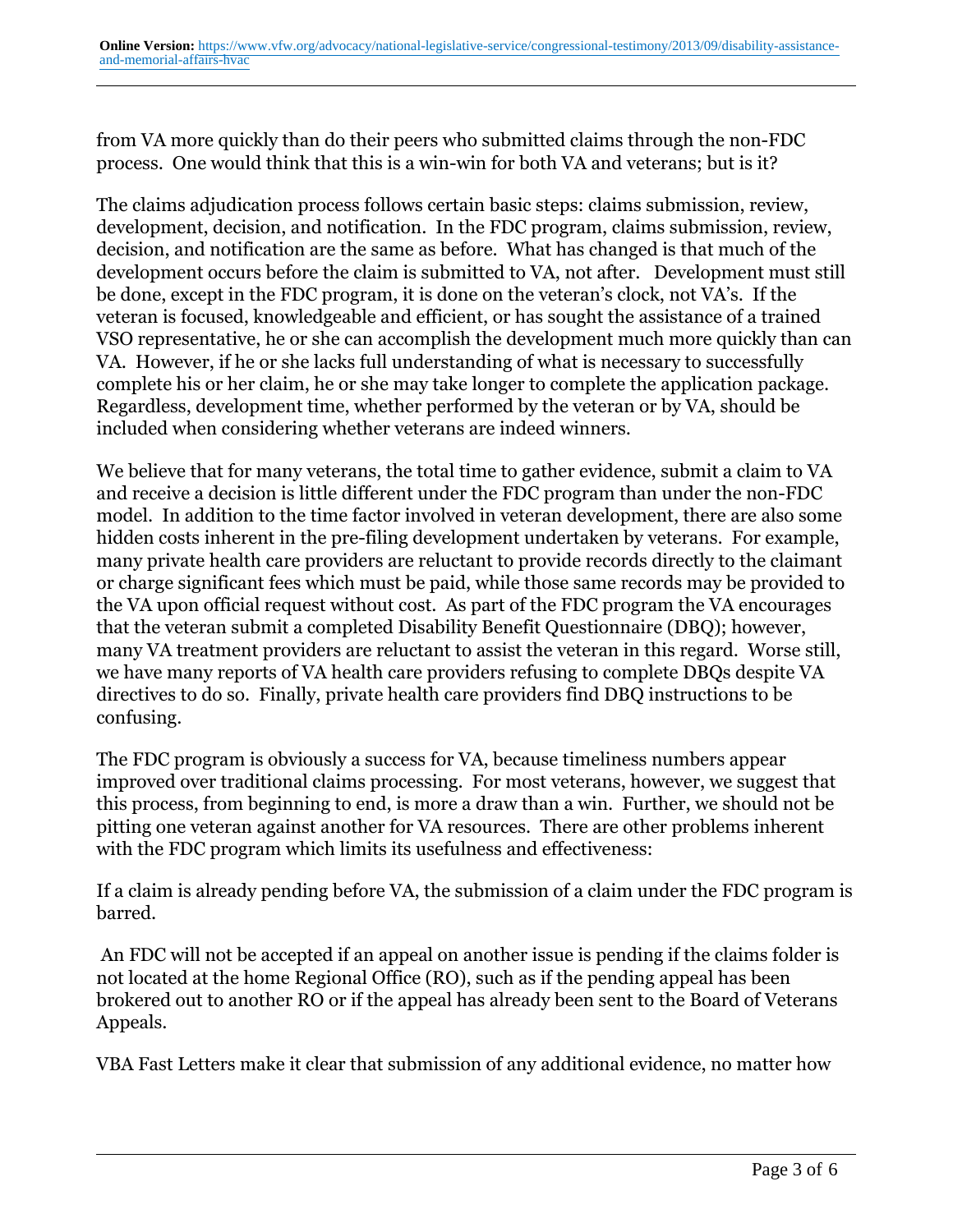inconsequential to the claim, results in the subsequent exclusion of the claim from the program.

Submission of an appeal on a previously decided issue will kick a claim out of the FDC program.

Although VA is responsible for developing necessary records held by the federal government, such as active duty service medical records, VA will not accept an FDC where development of National Guard and Reserve medical records are required. Keep in mind that during the wars in Iraq and Afghanistan, approximately half of all those deployed were activated Guard and Reserve personnel. While service treatment records created for Guard and Reserve members during a period of deployment are technically federal records, the physical location of those records becomes the issue and is outside of the veteran's control.

There are unintended consequences of the FDC program. Principle among them is that many veterans believe that they should submit only one issue with a fully developed claim. The theory here is that each additional issue claimed substantially increases the likelihood that a VA employee will decide additional development is needed, thereby kicking the entire claim out of the FDC program. Further, veterans often limit the single FDC issue to what they view as an "easy claim" or a "sure thing" in the hope that a quick decision will lead to monetary benefits. This strategy may prove successful in the short term, but at a cost. Claims filed later have later effective dates. This means that some veterans lose months of benefits in exchange for a quicker decision by VA.

The VFW supports the FDC program. Throughout this Fiscal Year the percentage of FDC claims submitted by the VFW has steadily increased. In July 2013, 21.8 percent of all claims submitted were accepted by VA as fully developed.

# **Section 506 of Public Law 112-154**

Section 506 states, in pertinent part:

(2)(A) Effective dates. The effective date of an award of disability compensation to a veteran who submits an application therefor that sets forth an original claim that is fully-developed (as determined by the Secretary) as of the date of submittal shall be fixed in accordance with the facts found, but shall not be earlier than the date that is one year before the date of receipt of the application.

(B) Definition. For purposes of this paragraph, an original claim is an initial claim filed by a veteran for disability compensation.

In our view, this law, while well intentioned, will have minimal impact on claims processing by VBA. Further, few veterans will benefit from this liberalizing statute. There are several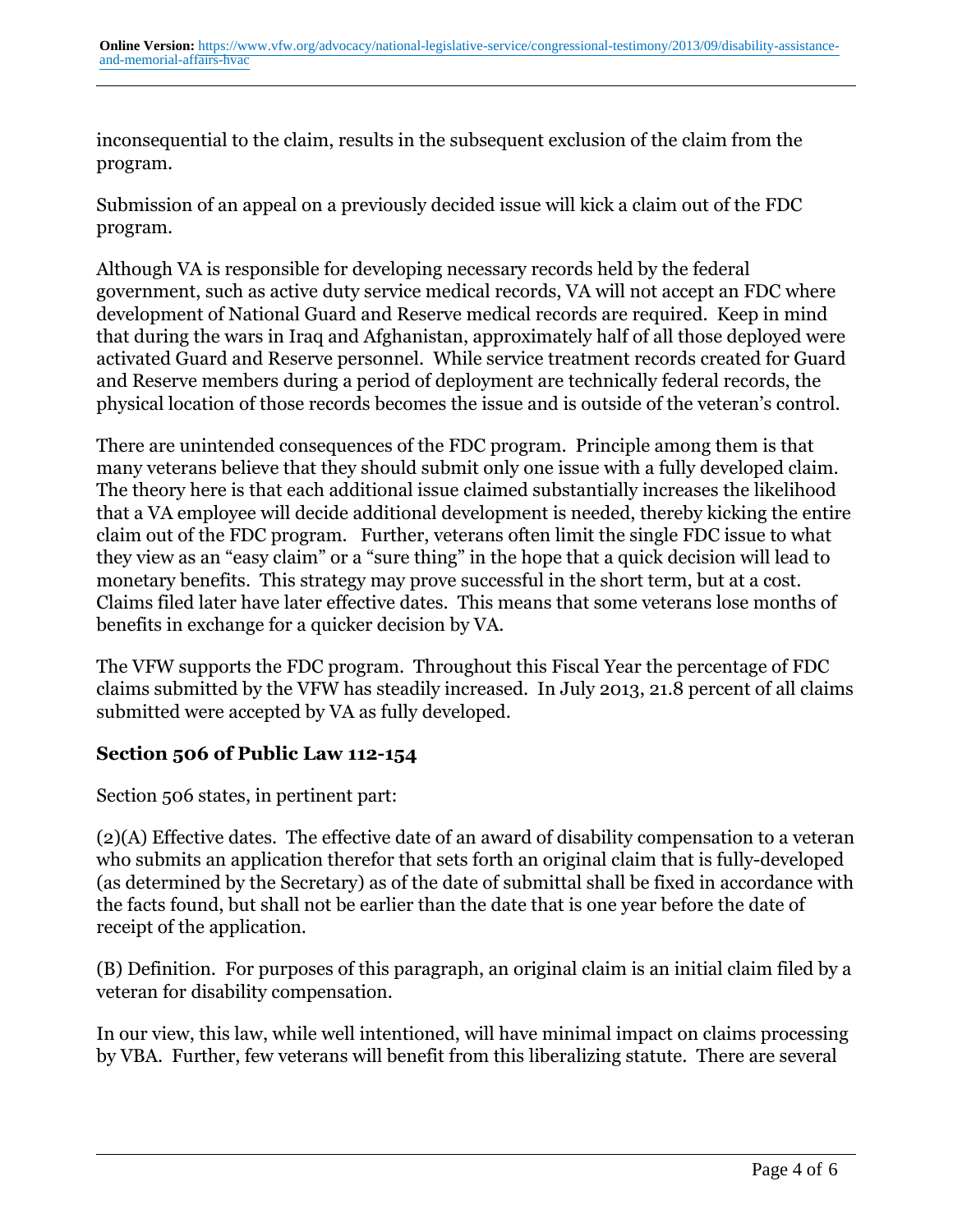reasons for this conclusion:

It only applies to original claims. According to VA, original claims make up 40 percent of its workload. As of August 31, 2013, VA had 240,000 original claims pending. Section 506 would not apply to the vast bulk of pending disability claims.

Qualifying as an FDC will be difficult. The data shows that 23 percent of original claims have eight or more issues; most of the remaining claims have more than one issue. As discussed above, the more issues submitted with a claim the more difficult it will be to submit a fully developed claim.

While encouraging veterans to file for compensation for conditions they believe are related to service is the right thing to do, the possibility of receiving an additional year of benefits will encourage veterans who have previously not submitted a claim to file one. As a consequence, this provision solicits more claims when VA is struggling to dig out of its current backlog problem.

While veterans are encouraged to submit fully developed claims, because of the number of issues claimed and the increased difficulty in submitting an FDC with each additional issue, we anticipate that many claims will not qualify for the FDC program, resulting in increased customer dissatisfaction when they do not qualify.

For the same reasons, a decision that a claim is not FDC eligible and, hence, not eligible for up to one year of retroactive benefits, will result in increased appeals.

Further, even if a claim does qualify for FDC processing, there is no guarantee that VA will award retroactive benefits because the award is based on "facts found" and is not automatic. Again, failure to award retroactive benefits will result in increased customer dissatisfaction and increased appeals.

The VFW fully supports the FDC program as amended by Section 506. We have invested hundreds of man-hours in training VFW service officers in preparing and submitting fully developed claims which meet the requirements of the program. We believe that this program can be a win-win for both veterans and VA. However, it is important to recognize the limitations of this program, and the implications it may have on some veteran's claims.

This concludes my testimony. Thank you for the opportunity to submit the VFW's views for the record.

# **Information Required by Rule XI2(g)(4) of the House of Representatives**

Pursuant to Rule XI2(g)(4) of the House of Representatives, VFW has not received any federal grants in Fiscal Year 2013, nor has it received any federal grants in the two previous